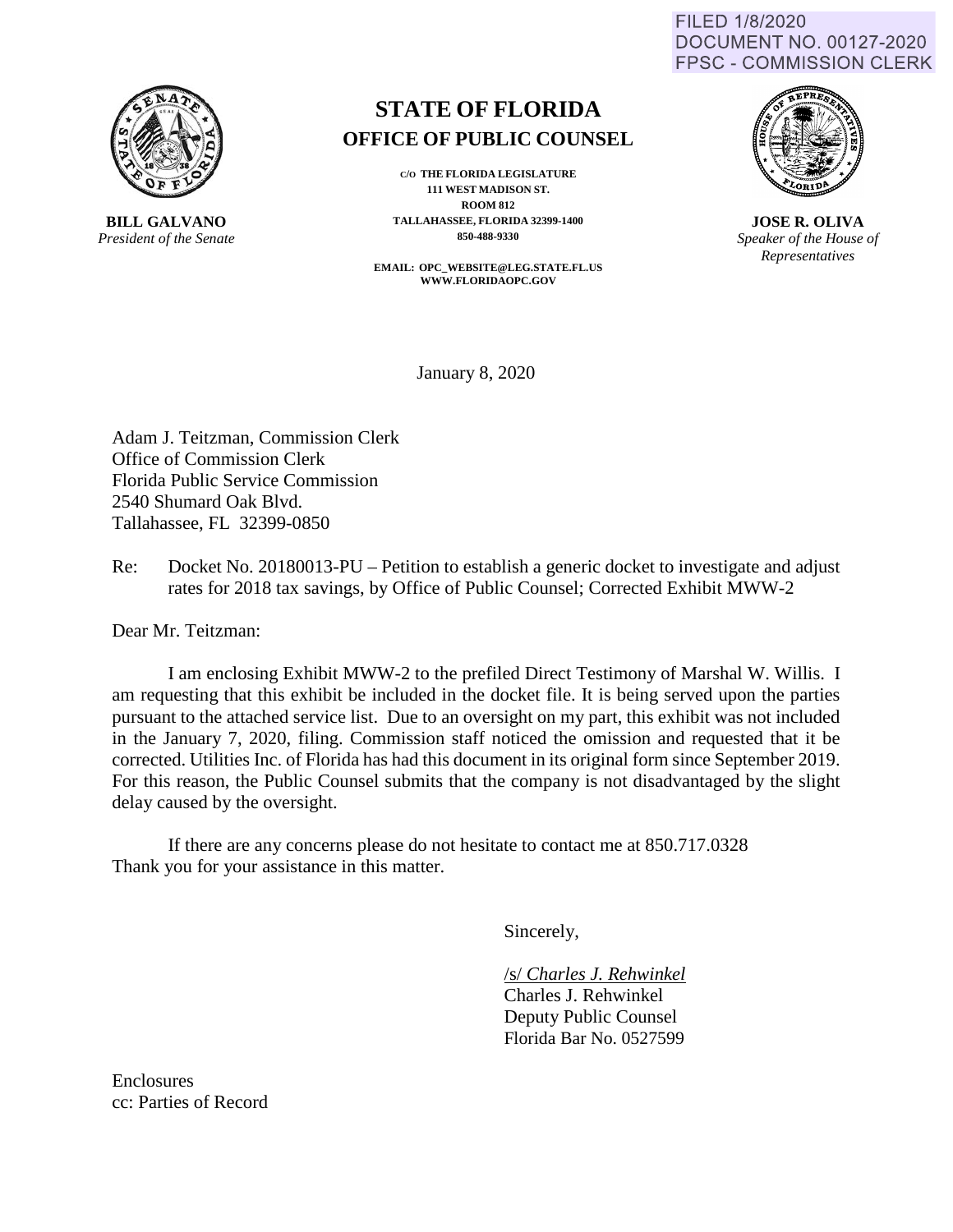## CERTIFICATE OF SERVICE

## I HEREBY CERTIFY that a true and correct copy of the corrected Exhibit MWW-2 has been

furnished to the following parties by electronic mail on this  $8<sup>th</sup>$  day of January, 2020.

Florida Industrial Power Users Group Jon C. Moyle, Jr. Karen A. Putnal c/o Moyle Law Firm, PA 118 North Gadsden Street Tallahassee FL 32301 jmoyle@moylelaw.com kputnal@moylelaw.com

Tampa Electric Company Ausley Law Firm J. Beasley/J. Wahlen P.O. Box 391 Tallahassee FL 32302 jbeasley@ausley.com jwahlen@ausley.com

Duke Energy (18 Tall) Matthew R. Bernier 106 East College Avenue, Suite 800 Tallahassee FL 32301 matthew.bernier@dukeenergy.com .

AARP Florida Zayne Smith 360 Central Ave., Suite 1750 Saint Petersburg FL 33701 zsmith@aarp.org

Florida Power & Light Company Maria Jose Moncada John Butler 700 Universe Boulevard Juno Beach FL 33408 maria.moncada@fpl.com john.butler@fpl.com

Central Sumter Utility Company,  $LI$ c/o Martin S. Friedman Friedman Law Firm 766 North Sun Drive, Suite 4030 Lake Mary FL 32746 mfriedman@ff-attorneys.com

Evercore ISI Durgesh Chopra 666 Fifth Avenue, 11th Floor New York NY 10103 durgesh.chopra@evercoreisi.com Duke Energy (18 St. Pete) Dianne M. Triplett 299 First Avenue North St. Petersburg FL 33701 Dianne.triplett@dukeenergy.com

Florida City Gas Ms. Carolyn Bermudez 4045 N.W. 97th Avenue Doral FL 33178 carolyn.bermudez@nexteraenergy.com Represented By**:** Gunster Law Firm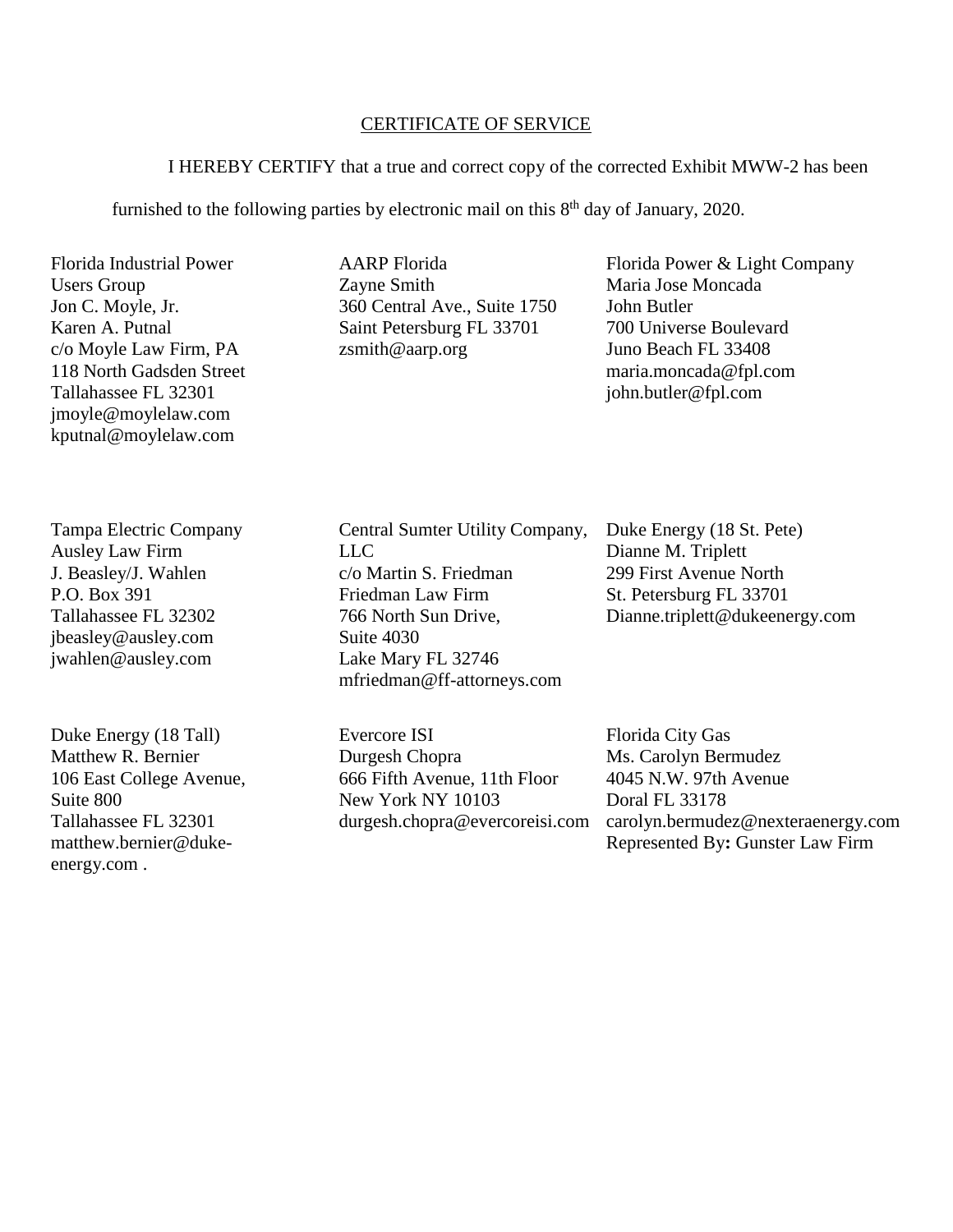Gulf Power Company C. Shane Boyett One Energy Place Pensacola FL 32520 Charles.Boyett@nexteraenergy.com

Southern Alliance for Clean Energy George Cavros 120 E. Oakland Park Blvd. Fort Lauderdale FL 33334 (954) 295-5714 (866) 924-2824 [george@cavros-law.com](mailto:george@cavros-law.com)

Tampa Electric Company Ms. Paula K. Brown Regulatory Affairs P. O. Box 111 Tampa FL 33601 regdept@tecoenergy.com Represented By: Ausley Law Firm

Gunster Law Firm Beth Keating 215 South Monroe Street, Suite 601 Tallahassee FL 32301 bkeating@gunster.com Represents: Florida City Gas

Florida Public Service Commission Suzanne Brownless Walter Trierweiler 2540 Shumard Oak Blvd. Tallahassee, FL 32399-0850 sbrownless@ psc.state.fl.us

U.S. Water Service Corporation, Inc. Troy Rendell 4939 Cross Bayou Blvd. New Port Richey FL 34652 trendell@uswatercorp.net

PCS Phosphate - White Springs James W. Brew/Laura W. Baker c/o Stone Law Firm 1025 Thomas Jefferson St., NW Suite 800 Washington DC 20007 jbrew@smxblaw.com lwb@smxblaw.com

Sunshine Utilities of Central Florida, Inc. Dewaine Christmas 10230 East Hwy 25 Belleview FL 34420 SunshineUtl@aol.com

Sincerely,

/s/ *Charles J. Rehwinkel* Charles J. Rehwinkel Deputy Public Counsel Florida Bar No. 0527599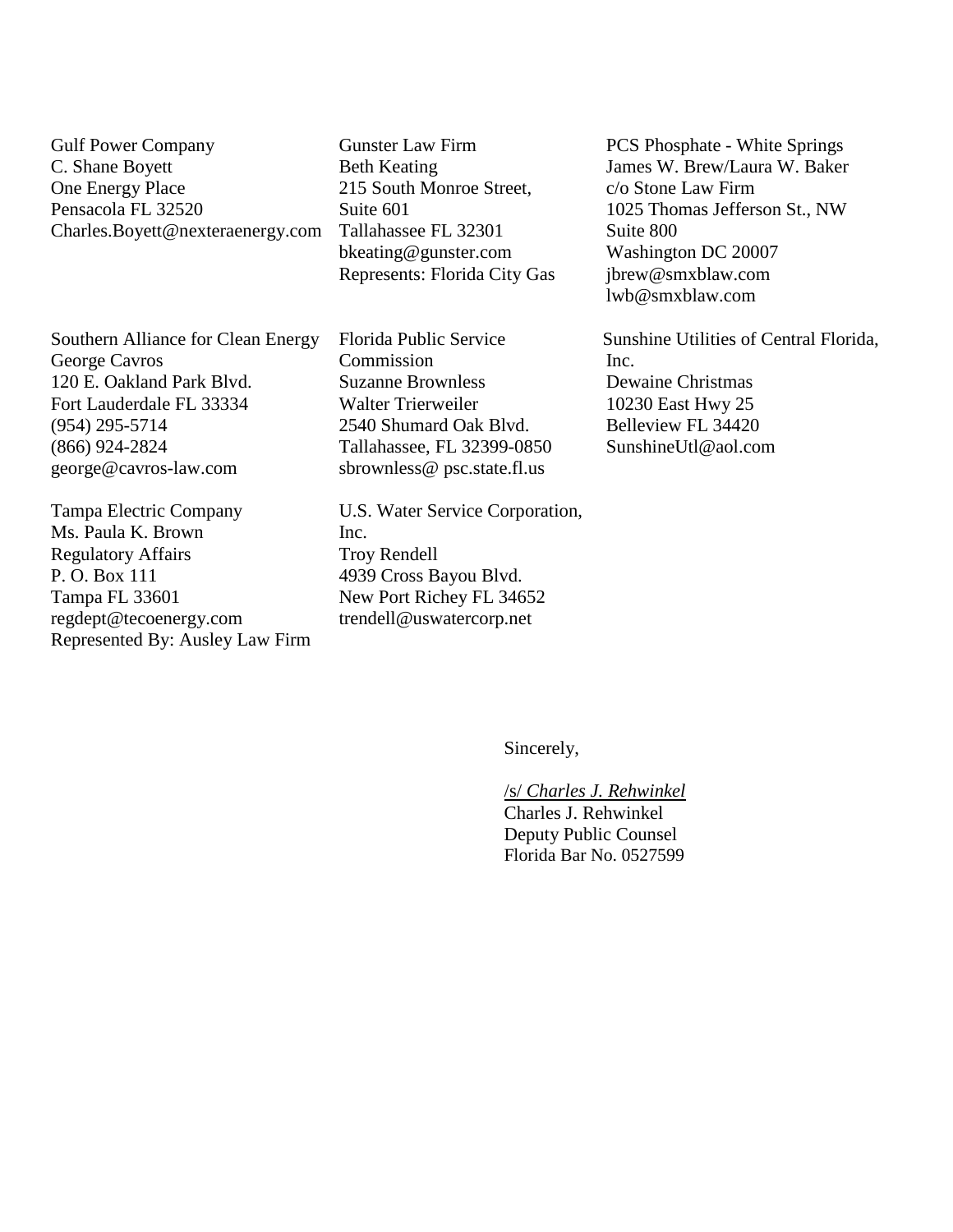In general, OPC needs to have UIF provide us with a detailed understanding of how the company can be in the position of earning below its range for calendar year 2018 when it just received an increase in rates of over \$5.2 million in the last quarter of 2017 coupled with the approximately \$1.2 million of annual tax savings authorized in the same quarter and realized in the full year of 2018 that the Commission proposes to allow UIF to keep. Basically UIF should have received an overall revenue increase of approximately \$6.5 million dollars in 2018. This amount is close to the \$6.9 million increase that UIF said it needed to earn a fair return in its rate case

## Questions to UIF concerning current tax docket:

1. Why has UIF failed to achieve the water revenue increase during 2018 granted by the Commission and put into place in the last part of 2017 especially since the company has had an increase in 2018 of 158 customers? Water was below the awarded level by a negative \$28,806 but wastewater was above that granted by \$955,338. See below table:

|                   | Water        | Wastewater   |
|-------------------|--------------|--------------|
| Achieved Revenues | \$15,663,470 | \$19,795,636 |
| 2017 Order        | 15,662,276   | 18,840,298   |
| <b>Difference</b> | (28, 806)    | 955,338      |

2. The Company filed using a 2015 test year and requested pro forma plant additions. The Commission granted pro forma additions of \$34,475,232. UIF shows plant additions during 2017 and 2018 of \$49,007,106. Please provide a reconciliation showing the individual projects and dollar amount that were completed during 2016, 2017 and 2018. Also indicate which projects were or were not approved and by project compare the dollars approved versus the dollars spent.

3. The Commission order approved retirements of \$5,803,166. The 2017 Annual Report shows retirements on pages W-4a and S-4a of \$1,156,950. The 2018 report shows \$2,710,308. Even added together, the amount that should have been booked falls short by \$1,935,908. Reconciliation needs to be provided.

4. The company booked a deferred credit to account 253 of \$5,116,801, which represents the change in tax rates for the Accumulated Deferred Income Taxes. The 2017 annual report also shows a reduction to Accumulated Deferred Income Taxes of \$3,627,910 from 2016 to 2017 and the Income Statement shows Accumulated Deferred Income Taxes for 2017 of \$1,352,944. However, the two amounts added together do not equal the decrease of \$5,116,801. Please provide a reconciliation and the entries to Account 281 for the year 2017. Also provide the calculations for the tax savings booked to account 253 for 2017 and 2018 and the time frames for the company's proposed return of the over collections (i.e. flowback) to customers as well as the amortization amounts for 2017 and 2018.